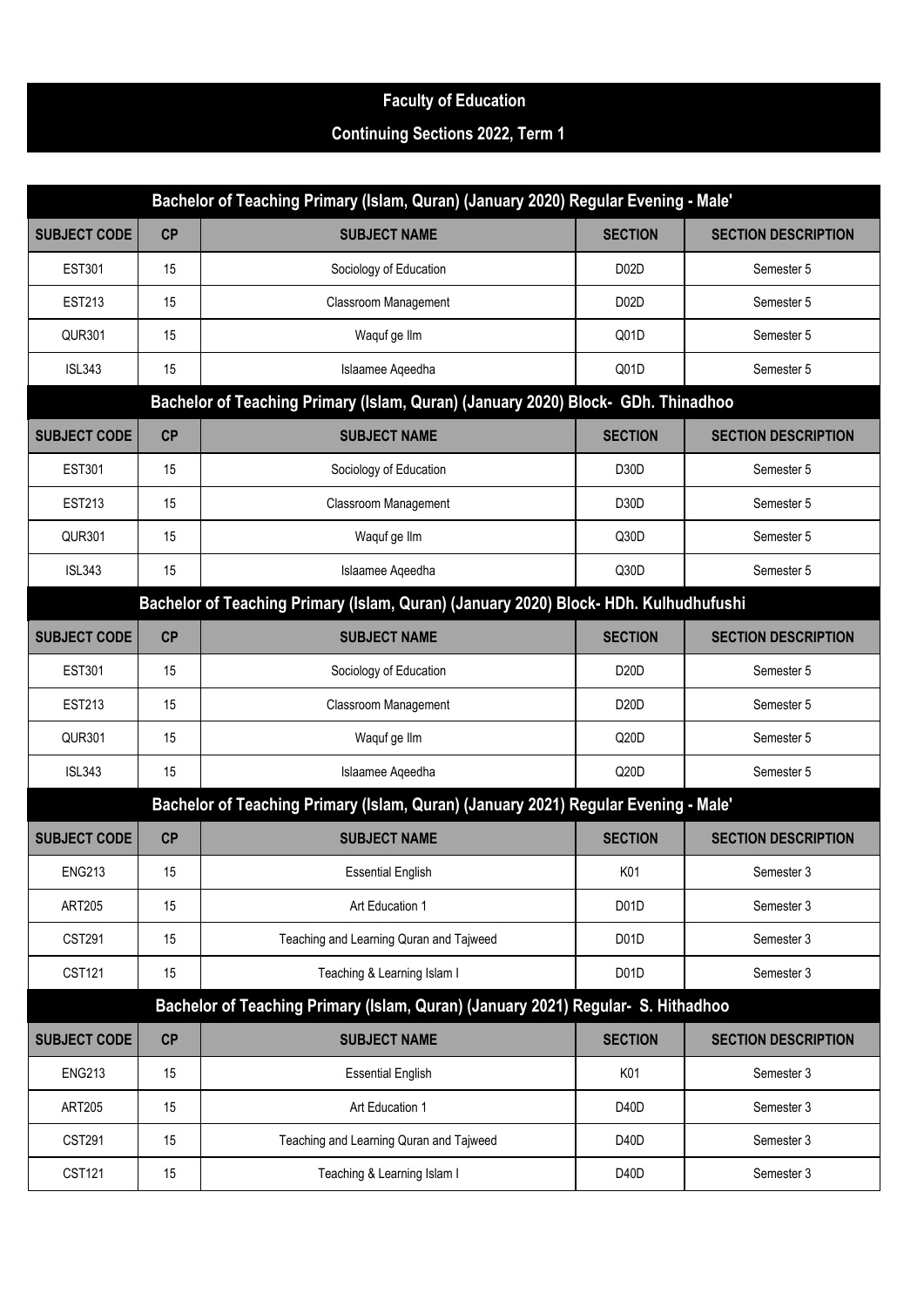| Bachelor of Teaching Primary (Islam, Quran) (July 2021) Regular Evening- Male'        |                                                         |                                                             |                   |                            |  |
|---------------------------------------------------------------------------------------|---------------------------------------------------------|-------------------------------------------------------------|-------------------|----------------------------|--|
| <b>SUBJECT CODE</b>                                                                   | CP                                                      | <b>SUBJECT NAME</b>                                         | <b>SECTION</b>    | <b>SECTION DESCRIPTION</b> |  |
| <b>EST103</b>                                                                         | 15                                                      | Instructional Psychology                                    | D <sub>0</sub> 1D | Semester 2                 |  |
| <b>PRM111</b>                                                                         | 15                                                      | Practicum I for Primary                                     | D <sub>0</sub> 1D | Semester 2                 |  |
| <b>QUR213</b>                                                                         | 15                                                      | Quranic Studies 11                                          | Q01D              | Semester 2                 |  |
| <b>ISL127</b>                                                                         | 15                                                      | Islamee Akhlaag                                             | Q01D              | Semester 2                 |  |
|                                                                                       | Bachelor of Teaching Primary (June 2019) Regular- Male' |                                                             |                   |                            |  |
| <b>SUBJECT CODE</b>                                                                   | CP                                                      | <b>SUBJECT NAME</b>                                         | <b>SECTION</b>    | <b>SECTION DESCRIPTION</b> |  |
| <b>EST311</b>                                                                         | 15                                                      | Introduction to Special Education                           | D01               | Semester 6                 |  |
| <b>SCI317</b>                                                                         | 15                                                      | <b>Combined Science II</b>                                  | P01               | Semester 6                 |  |
| <b>CST345</b>                                                                         | 15                                                      | Teaching and Learning Mathematics II                        | D <sub>01</sub>   | Semester 6                 |  |
| <b>PRM325</b>                                                                         | 15                                                      | Practicum III for Primary (4 weeks)                         | D <sub>01</sub>   | Semester 6                 |  |
| Bachelor of Teaching Primary (January 2020) Regular- Male'                            |                                                         |                                                             |                   |                            |  |
| <b>SUBJECT CODE</b>                                                                   | CP                                                      | <b>SUBJECT NAME</b>                                         | <b>SECTION</b>    | <b>SECTION DESCRIPTION</b> |  |
| <b>SCI309</b>                                                                         | 15                                                      | <b>Combined Science I</b>                                   | P01               | Semester 5                 |  |
| LIT201                                                                                | 15                                                      | Teaching and Learning Through Literature                    | D01               | Semester 5                 |  |
| SOC301                                                                                | 15                                                      | Social Science II                                           | D <sub>01</sub>   | Semester 5                 |  |
| <b>EST213</b>                                                                         | 15                                                      | Classroom Management                                        | D <sub>01</sub>   | Semester 5                 |  |
|                                                                                       |                                                         | Bachelor of Education Primary (January 2020) Regular- Male' |                   |                            |  |
| <b>SUBJECT CODE</b>                                                                   | CP                                                      | <b>SUBJECT NAME</b>                                         | <b>SECTION</b>    | <b>SECTION DESCRIPTION</b> |  |
| <b>SCI309</b>                                                                         | 15                                                      | Combined Science                                            | P01               | Semester 5                 |  |
| LIT201                                                                                | 15                                                      | Teaching and Learning Through Literature                    | D <sub>01</sub>   | Semester 5                 |  |
| SOC301                                                                                | 15                                                      | Social Science II                                           | D01               | Semester 5                 |  |
| <b>EST213</b>                                                                         | 15                                                      | Classroom Management                                        | D <sub>01</sub>   | Semester 5                 |  |
| Bachelor of Teaching Primary - Special Education (January 2020) Block- GDh. Thinadhoo |                                                         |                                                             |                   |                            |  |
| <b>SUBJECT CODE</b>                                                                   | CP                                                      | <b>SUBJECT NAME</b>                                         | <b>SECTION</b>    | <b>SECTION DESCRIPTION</b> |  |
| ART303                                                                                | 15                                                      | <b>Creative Arts</b>                                        | D30               | Semester 5                 |  |
| CST353                                                                                | 15                                                      | Differentiated Instructions in Mathematics Teaching         | D30               | Semester 5                 |  |
| DHI309                                                                                | 15                                                      | Dhivehi Liuntherikan Kiyavaadhinun                          | D <sub>30</sub> D | Semester 5                 |  |
| <b>EST313</b>                                                                         | 15                                                      | Monitoring Assessment and Evaluation                        | D30               | Semester 5                 |  |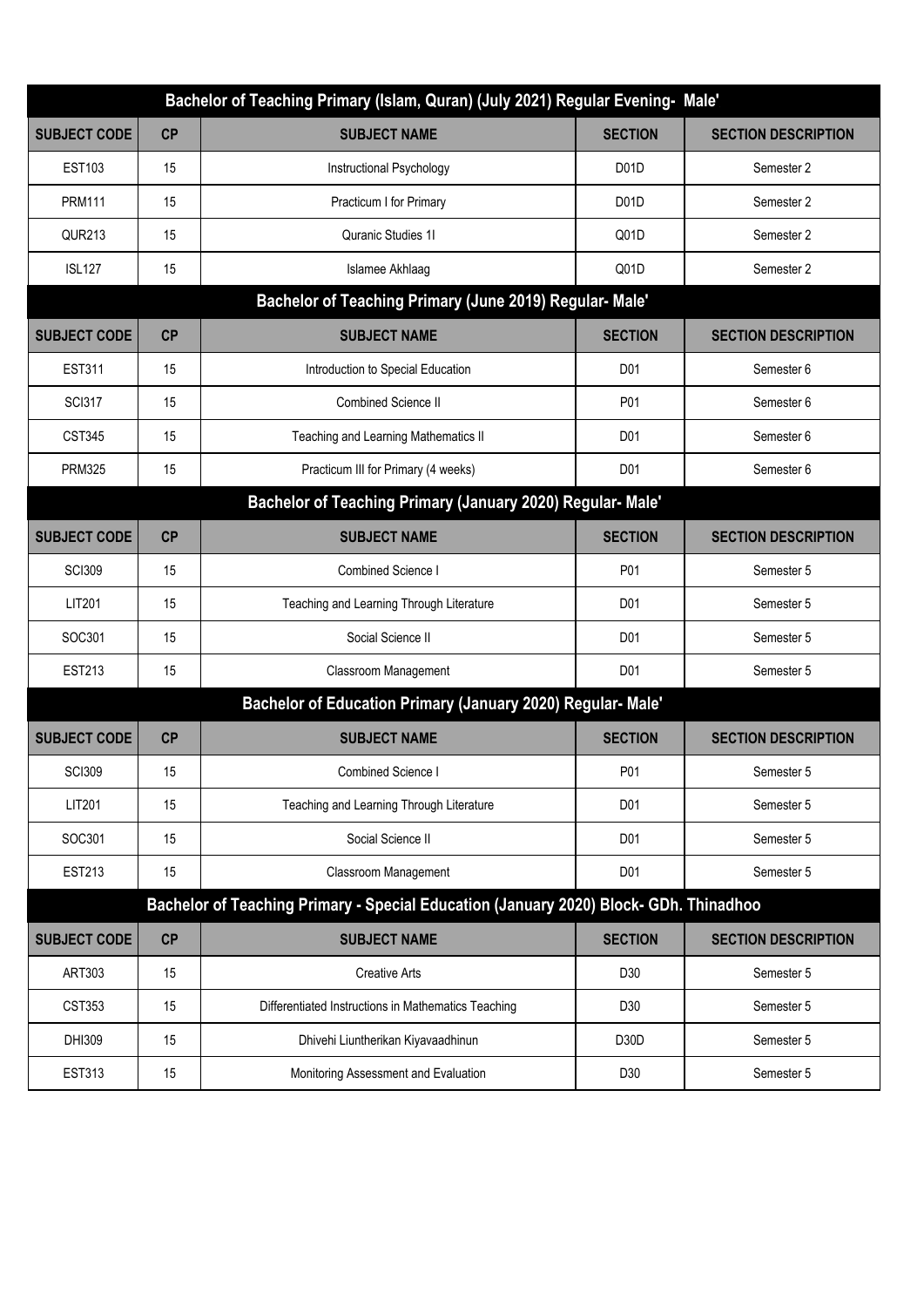| Bachelor of Education (Early Childhood Education) (January 2020) Regular Evening- Male'        |                                                                                               |                                          |                   |                            |  |
|------------------------------------------------------------------------------------------------|-----------------------------------------------------------------------------------------------|------------------------------------------|-------------------|----------------------------|--|
| <b>SUBJECT CODE</b>                                                                            | CP                                                                                            | <b>SUBJECT NAME</b>                      | <b>SECTION</b>    | <b>SECTION DESCRIPTION</b> |  |
| CST349                                                                                         | 15                                                                                            | Teaching Numbers in Early Years 2        | P01               | Semester 5                 |  |
| <b>ENG309</b>                                                                                  | 15                                                                                            | Teaching Literacy in Early Years 2       | D <sub>01</sub>   | Semester 5                 |  |
| DHI309                                                                                         | 15                                                                                            | Dhivehi Liyuntherikan Kiyavaadhinun      | D <sub>0</sub> 1D | Semester 5                 |  |
| <b>CST347</b>                                                                                  | 15                                                                                            | <b>Movement Education</b>                | D01               | Semester 5                 |  |
|                                                                                                | Bachelor of Arts in Teaching English as a Foreign Language (June 2019) Regular- Male'         |                                          |                   |                            |  |
| <b>SUBJECT CODE</b>                                                                            | CP                                                                                            | <b>SUBJECT NAME</b>                      | <b>SECTION</b>    | <b>SECTION DESCRIPTION</b> |  |
| <b>EST311</b>                                                                                  | 15                                                                                            | Introduction to Special Education        | D <sub>01</sub>   | Semester 6                 |  |
| <b>LIN205</b>                                                                                  | 15                                                                                            | <b>Syntax and Semantics</b>              | K01               | Semester 6                 |  |
| <b>ENG303</b>                                                                                  | 15                                                                                            | Prose in Literature                      | K01               | Semester 6                 |  |
| <b>PRM327</b>                                                                                  | 15                                                                                            | Practicum III for Secondary              | D <sub>01</sub>   | Semester 6                 |  |
| Bachelor of Arts in Teaching English as a Foreign Language (January 2020) Regular- Male'       |                                                                                               |                                          |                   |                            |  |
| <b>SUBJECT CODE</b>                                                                            | CP                                                                                            | <b>SUBJECT NAME</b>                      | <b>SECTION</b>    | <b>SECTION DESCRIPTION</b> |  |
| <b>ENG307</b>                                                                                  | 15                                                                                            | Poetry in Literature                     | K01               | Semester 5                 |  |
| <b>LIN207</b>                                                                                  | 15                                                                                            | Discourse and Pragmatics                 | K01               | Semester 5                 |  |
| <b>ENG305</b>                                                                                  | 15                                                                                            | English Literature in Context            | K01               | Semester 5                 |  |
| <b>CST307</b>                                                                                  | 15                                                                                            | Language Teaching Methodology II         | D <sub>01</sub>   | Semester 5                 |  |
| Bachelor of Education Secondary (Dhivehi Language and Literature) (January 2020) Block - Male' |                                                                                               |                                          |                   |                            |  |
| <b>SUBJECT CODE</b>                                                                            | CP                                                                                            | <b>SUBJECT NAME</b>                      | <b>SECTION</b>    | <b>SECTION DESCRIPTION</b> |  |
| <b>CST247</b>                                                                                  | 15                                                                                            | Language Arts - Dhivehi II               | D <sub>0</sub> 1D | Semester 5                 |  |
| <b>LIN225</b>                                                                                  | 15                                                                                            | Phonetics and Phonology                  | K01D              | Semester 5                 |  |
| LIT305                                                                                         | 15                                                                                            | Liyunterikan                             | K <sub>0</sub> 1D | Semester 5                 |  |
| LIT307                                                                                         | 15                                                                                            | Adabihyatun ugan'nai dinun               | K <sub>0</sub> 1D | Semester 5                 |  |
|                                                                                                | Bachelor of Teaching-Secondary (Economics/Business Studies) (June 2019) Regular Evening-Male' |                                          |                   |                            |  |
| <b>SUBJECT CODE</b>                                                                            | CP                                                                                            | <b>SUBJECT NAME</b>                      | <b>SECTION</b>    | <b>SECTION DESCRIPTION</b> |  |
| CST341                                                                                         | 15                                                                                            | Teaching and Learning Business Studies 2 | D01               | Semester 6                 |  |
| <b>CST317</b>                                                                                  | 15                                                                                            | Teaching and Learning Economics 2        | D <sub>01</sub>   | Semester 6                 |  |
| <b>EST311</b>                                                                                  | 15                                                                                            | Introduction to Special Education        | D <sub>02</sub>   | Semester 6                 |  |
| <b>PRM327</b>                                                                                  | 15                                                                                            | Practicum III for Secondary              | D01               | Semester 6                 |  |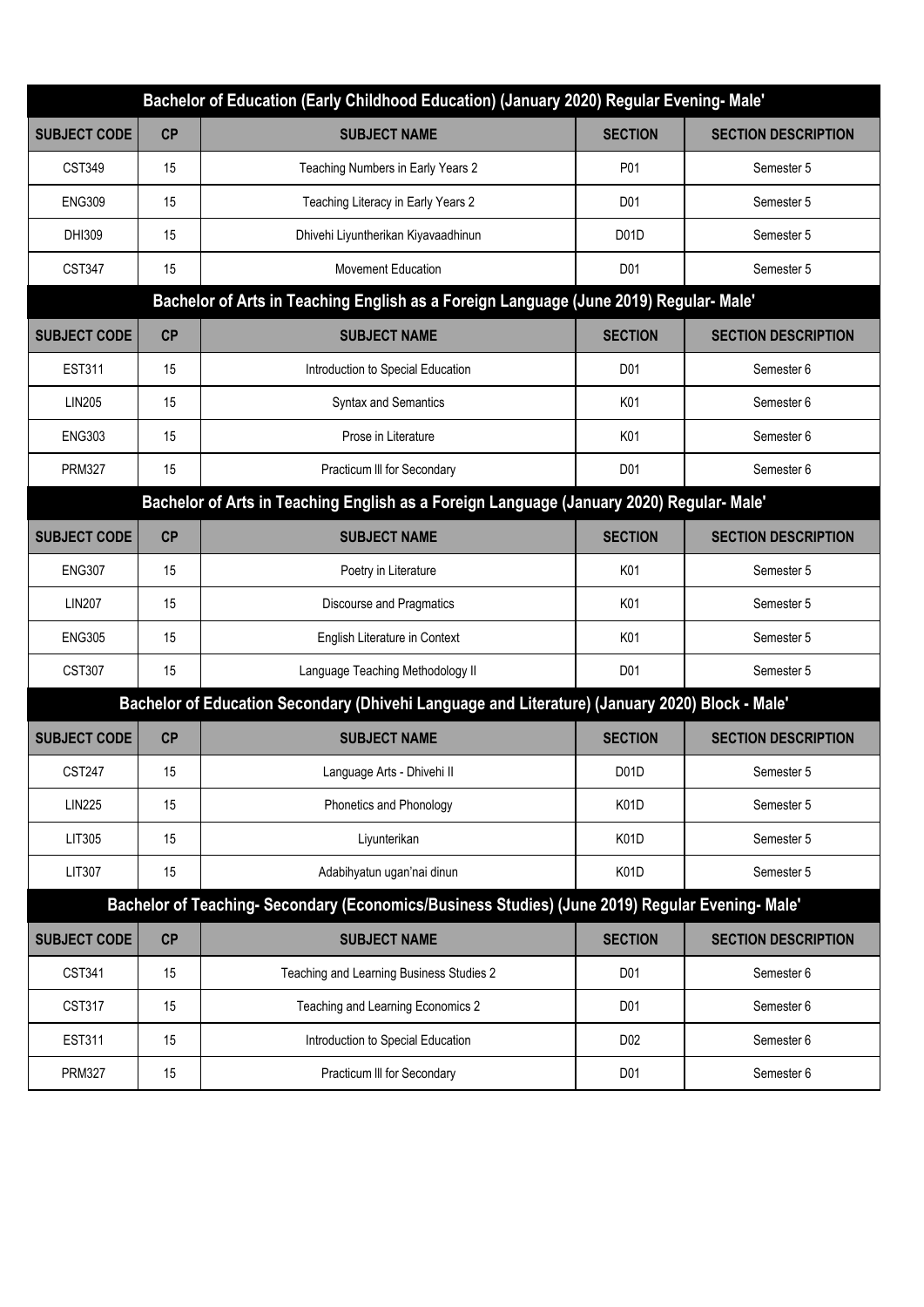| Bachelor of Teaching- Secondary (Accounting/Business Studies) (January 2020) Regular Evening- Male' |                                                                                                   |                                            |                  |                            |  |
|-----------------------------------------------------------------------------------------------------|---------------------------------------------------------------------------------------------------|--------------------------------------------|------------------|----------------------------|--|
| <b>SUBJECT CODE</b>                                                                                 | CP                                                                                                | <b>SUBJECT NAME</b>                        | <b>SECTION</b>   | <b>SECTION DESCRIPTION</b> |  |
| <b>ECO207</b>                                                                                       | 15                                                                                                | International Economics                    | H <sub>01</sub>  | Semester 5                 |  |
| <b>BUS207</b>                                                                                       | 15                                                                                                | International Business Environment         | H <sub>01</sub>  | Semester 5                 |  |
| <b>EST301</b>                                                                                       | 15                                                                                                | Sociology of Education                     | D <sub>01</sub>  | Semester 5                 |  |
| <b>EST401</b>                                                                                       | 15                                                                                                | Philosophy of Education                    | D <sub>01</sub>  | Semester 5                 |  |
| Bachelor of Teaching-Secondary (Accounting/Economics) (January 2020) Regular Evening-Male'          |                                                                                                   |                                            |                  |                            |  |
| <b>SUBJECT CODE</b>                                                                                 | CP                                                                                                | <b>SUBJECT NAME</b>                        | <b>SECTION</b>   | <b>SECTION DESCRIPTION</b> |  |
| ECO207                                                                                              | 15                                                                                                | International Economics                    | H <sub>0</sub> 1 | Semester 5                 |  |
| ACC317                                                                                              | 15                                                                                                | Role and Context of Accounting Information | H <sub>01</sub>  | Semester 5                 |  |
| <b>EST301</b>                                                                                       | 15                                                                                                | Sociology of Education                     | D01              | Semester 5                 |  |
| <b>EST401</b>                                                                                       | 15                                                                                                | Philosophy of Education                    | D <sub>01</sub>  | Semester 5                 |  |
|                                                                                                     | Bachelor of Teaching-Secondary (Business. Studies/Economics) (January 2020) Regular Evening-Male' |                                            |                  |                            |  |
| <b>SUBJECT CODE</b>                                                                                 | CP                                                                                                | <b>SUBJECT NAME</b>                        | <b>SECTION</b>   | <b>SECTION DESCRIPTION</b> |  |
| ECO207                                                                                              | 15                                                                                                | <b>Developmental Economics</b>             | H <sub>01</sub>  | Semester 5                 |  |
| <b>BUS207</b>                                                                                       | 15                                                                                                | <b>International Business Environment</b>  | H <sub>01</sub>  | Semester 5                 |  |
| <b>EST301</b>                                                                                       | 15                                                                                                | Sociology of Education                     | D <sub>01</sub>  | Semester 5                 |  |
| <b>EST401</b>                                                                                       | 15                                                                                                | Philosophy of Education                    | D <sub>01</sub>  | Semester 5                 |  |
|                                                                                                     | Bachelor of Teaching-Secondary (Maths/Accounting) (January 2020) Regular Evening-Male'            |                                            |                  |                            |  |
| <b>SUBJECT CODE</b>                                                                                 | CP                                                                                                | <b>SUBJECT NAME</b>                        | <b>SECTION</b>   | <b>SECTION DESCRIPTION</b> |  |
| ACC317                                                                                              | 15                                                                                                | Role and Context of Accounting Information | H <sub>0</sub> 1 | Semester 5                 |  |
| <b>MAT303</b>                                                                                       | 15                                                                                                | Introduction to Algebra & Analysis         | P01              | Semester 5                 |  |
| <b>EST301</b>                                                                                       | 15                                                                                                | Sociology of Education                     | D <sub>01</sub>  | Semester 5                 |  |
| <b>EST401</b>                                                                                       | 15                                                                                                | Philosophy of Education                    | D <sub>01</sub>  | Semester 5                 |  |
|                                                                                                     | Bachelor of Teaching- Secondary (Math/Chem) (January 2020) Regular Evening-Male'                  |                                            |                  |                            |  |
| <b>SUBJECT CODE</b>                                                                                 | CP                                                                                                | <b>SUBJECT NAME</b>                        | <b>SECTION</b>   | <b>SECTION DESCRIPTION</b> |  |
| <b>CHE201</b>                                                                                       | 15                                                                                                | Fundamentals of Enviormental Chemistry     | P01              | Semester 5                 |  |
| <b>MAT303</b>                                                                                       | 15                                                                                                | Introduction to Algebra & Analysis         | P01              | Semester 5                 |  |
| <b>EST301</b>                                                                                       | 15                                                                                                | Sociology of Education                     | D <sub>01</sub>  | Semester 5                 |  |
| <b>EST401</b>                                                                                       | 15                                                                                                | Philosophy of Education                    | D <sub>01</sub>  | Semester 5                 |  |